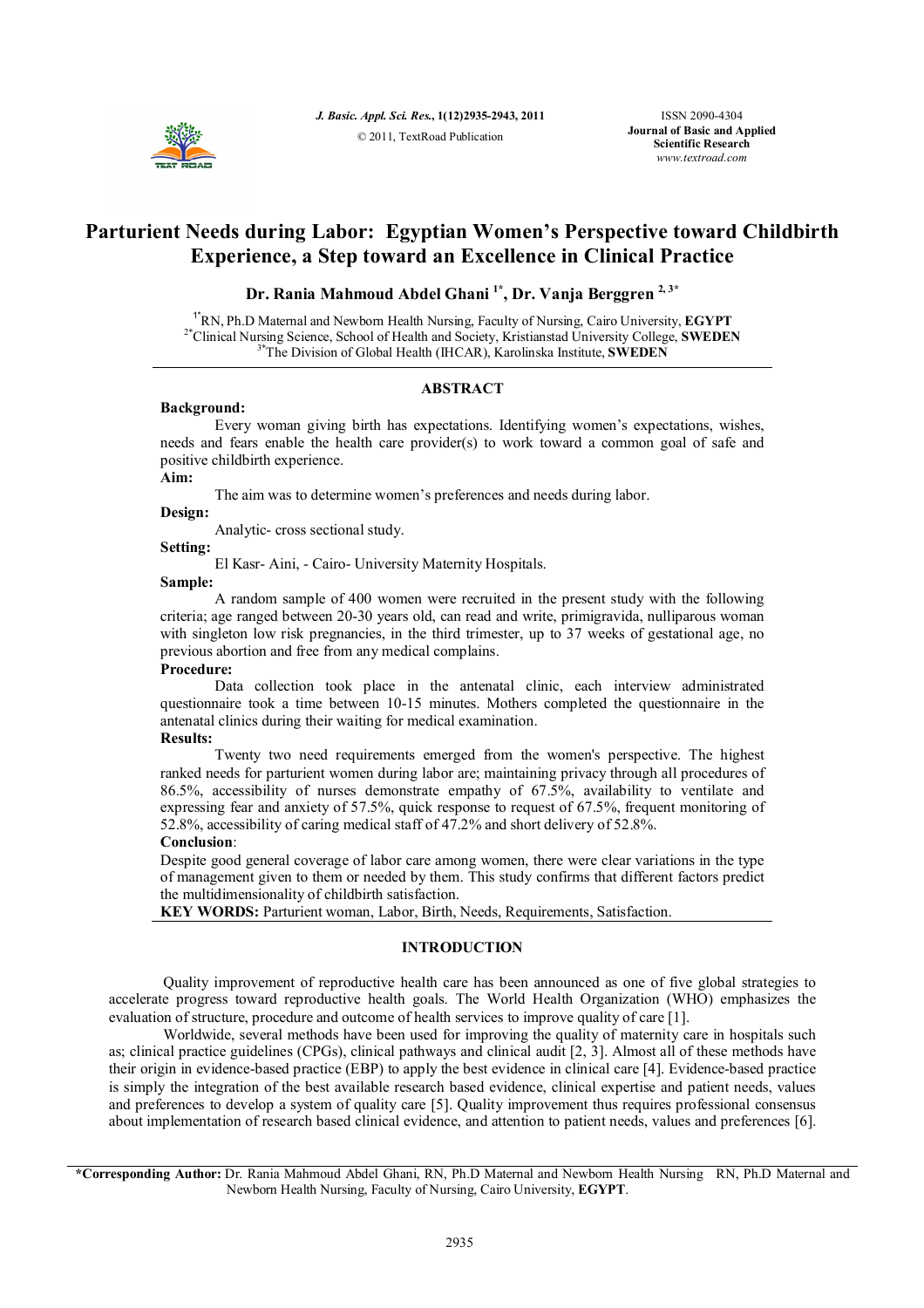Although evidence based practice has been recognized as necessary for quality care in developed countries, it has often been conceptualized in term of research based clinical evidence and less attention has been paid to patient needs and preferences [7].

Yet service quality has been defined as meeting service users' needs [8]. Patient satisfaction has been recognized as an important outcome measure for the quality of health care since the late 1980s [9]. Furthermore, the identified patient's needs and requirements had a major role in design of the new care model. So, available evidence based guidelines alone do not guarantee patient satisfaction or high quality of care [7].

In Egypt, the large maternity governmental hospitals are facing serious challenges in providing care that is of consistently high quality in a rapidly changing and uncertain environment. Health care providers perceived load as the leading challenge to quality care. The caseload observed included obstetric emergencies, high risk cases, caesarean sections, in addition to normal deliveries. Their main concern is how to manage the cases with minimum loss. Furthermore, limited facilities, the current nursing shortage, nurse job dissatisfaction and inequality of distributed cases over the day are causing staff overloading at peak intake [10]. This surrounding environment minimizing the chance to stop for minutes and think about the woman's expectations and how to be enjoyed with her birth experience. Questions about specific aspects of patients' needs and preferences may be the key ingredients to ensure optimal birthing experiences in term of modifying the performance. Thus the aim of the present study was to determine women's preferences and needs during labor.

# **MATERIALS AND METHODS**

### **Design:**

Analytic cross sectional study.

### **Research question:**

What are the women's preferences and needs during labor?

# **Setting:**

This study was conducted at El Kasr Aini, Cairo University Maternity Hospitals, at the antenatal clinics. The maternity hospital provides services for approximately 33660 pregnant women in the outpatient clinic, a total of 12455 deliveries, 7725 normal deliveries and 4730 caesarean section deliveries per year (local statistical unit 2010). **Sample:**

A random sample of 400 women were recruited in the present study with the following criteria; age ranged between 20-30 years old, can read and write, primigravida, nulliparous woman with singleton low risk pregnancy, in the third trimester, up to 37 weeks of gestational age, no previous abortion and free from any medical complains. The sample size has been determined utilizing sample equation based on information from the daily outpatient clinics' admission, which was approximately fifty percent.

#### **Tool:**

After reviewing the literature, eleven open ended questions were adopted in order to be used to identify the women's needs and requirements during labor (table 1) [11]. The questions were designed based on 5Wh1H format (who, what, when, where, why, and how questions). The questionnaire was administered to thirty parturient women following birth at the postpartum unit. Based on their answers, twenty two needs and requirements emerged. Mothers' needs were organized into categories to develop a questionnaire according to Donabedian model, with reflective measures of structure (input, process and outcome).

The designed questionnaire consisted of two parts; *1) Sociodemographic & obstetric information* which included; mother's age, educational status, family income and gestational age. *2) Mother's needs questionnaire* consisted of five points Likert scale (1= very important, 2 = important, 3 = less important, 4 = not sure and 5 = not important at all) with 22 items. The questions have been divided under three domains in order to make it easier to navigate among them. *The first domain (structure)* includes elements mainly related to hospital rules i.e. quick admission, accessibility of female doctor in the delivery room, accessibility of male doctor, caring and sensitive staff, presence of pediatrician during labor, availability of pain killer and ensures proper sterilization of equipment. While *the second domain (process)* includes elements in term of nursing behaviors and practice carried during labor, i.e. frequent maternal  $\&$  fetal monitoring, providing simple information related to any procedure, maintaining privacy, providing continuous feedback related to labor progress, offering help and demonstrating empathy, availability to ventilate and express fear and anxiety, quick response to requests/ complains, washing hands when moving from patient to patient, frequent changes of linen and permission of taking different positions during labor. Finally, *the third domain (an output)* includes elements in term of the expected and desired outcome, which mainly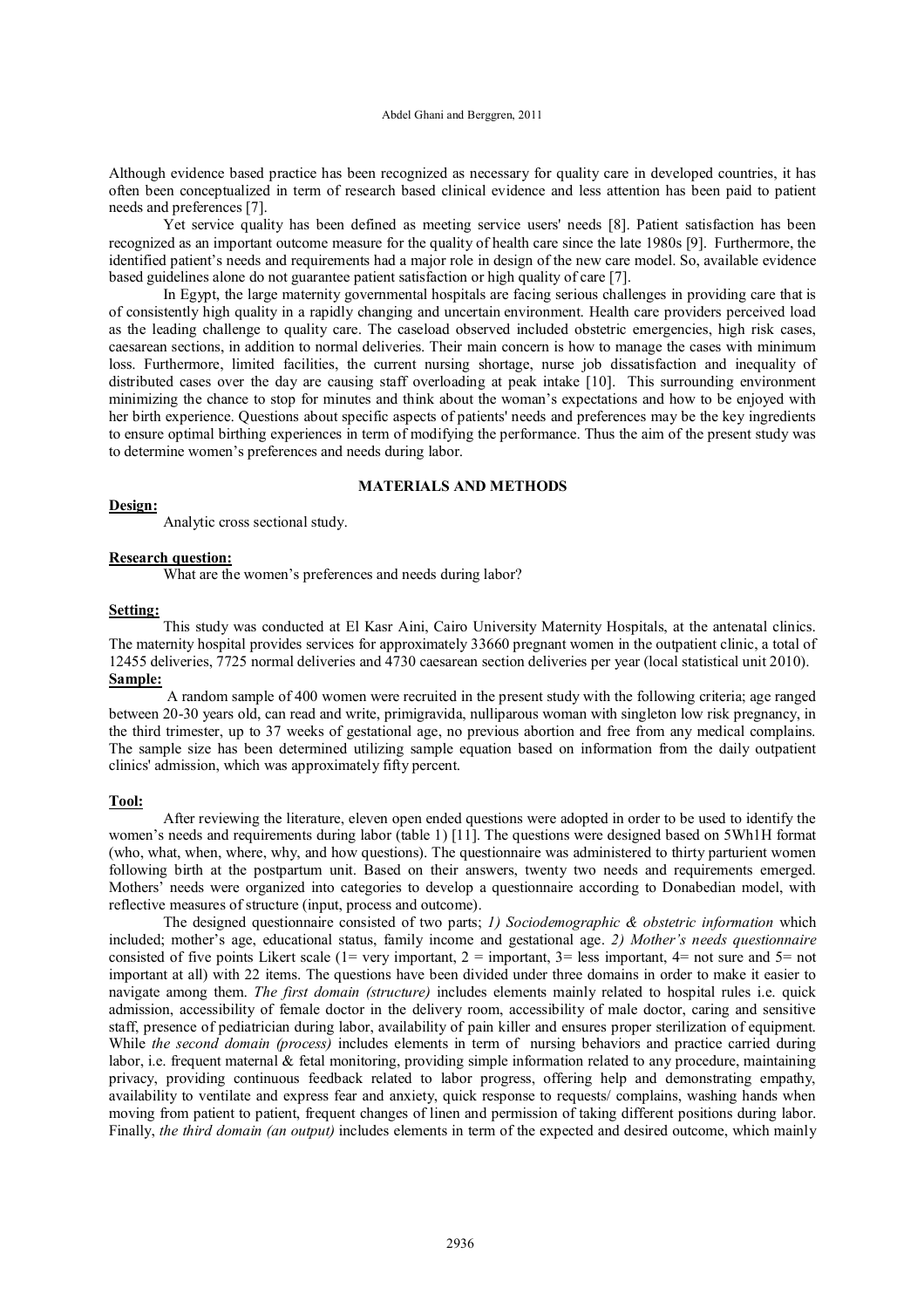related to medical practice i.e. short delivery, immediate attachment with newborn, cosmetic inscions, instructions related to postpartum period, short hospital staying and early discharge.

The three domains were revised by the consultants. Content validity and expert's opinions were taken into consideration. The needed modifications were carried out. The reliability of the scale was calculated using the Statistical Package of the Social Science (SPSS) software (English version 9.0). Reliability coefficient was calculated and revealed Cronbach's alpha=  $0.91$ . In addition, unequal split half Guttman's coefficient, alpha part  $1 =$ 0.85, alpha part  $2 = 0.91$ . All indicating very high internal consistency.

| Table 1.                                                                                       |                                                                                   |  |  |  |  |
|------------------------------------------------------------------------------------------------|-----------------------------------------------------------------------------------|--|--|--|--|
| Five Wh1H format for identifying patient's need & requirements.                                |                                                                                   |  |  |  |  |
| No.                                                                                            | Question                                                                          |  |  |  |  |
| $\mathbf{1}$                                                                                   | Are you satisfied with type of your birth you have just had and why <sup>*?</sup> |  |  |  |  |
| $\overline{2}$                                                                                 | Which type of birth would you prefer for next time and why?                       |  |  |  |  |
| 3                                                                                              | Why did you choose this hospital?                                                 |  |  |  |  |
| $\overline{\mathbf{4}}$                                                                        | Why did you not choose another hospital closer to your home?                      |  |  |  |  |
| 5                                                                                              | Which experiences were positive during the hospital stay and why?                 |  |  |  |  |
| 6                                                                                              | Which experiences were negative during the hospital stay and why?                 |  |  |  |  |
| $\overline{7}$                                                                                 | Are there other services that you expected to receive why and how?                |  |  |  |  |
| 8                                                                                              | Who do you remember and why?                                                      |  |  |  |  |
| 9                                                                                              | Which places do you remember and why?                                             |  |  |  |  |
| <b>10</b>                                                                                      | Which moments do you remember and why?                                            |  |  |  |  |
| 11                                                                                             | Do you have any recommendation for better services in future?                     |  |  |  |  |
| *Patient needs and requirements are only identified by 'Why' questions.                        |                                                                                   |  |  |  |  |
| Adopted from Aghlmand et al. BMC Pregnancy and Childbirth 2008 8:20 doi:10.1186/1471-2393-8-20 |                                                                                   |  |  |  |  |

### **Administrative & ethical considerations**

The hospital's administrative authorities were formally informed by the research through the submission of a formal request attached with copy of the research protocol. Then an official permission was obtained. Participation and responding to the questionnaire was voluntary. The anonymity of participants and confidentiality of the mother's responses were ensured by using numerical codes for questionnaires. All participants gave their written consent before receiving the questionnaire.

### **Procedure**

Data was collected during a period of 3 months from the first of June to the end of August 2010.This study was grounded by Donabedian's model to characterize woman's needs during labor in term of structure, process and outcome. Donabedian (1980) emphasized the idea that improved patient outcomes are the ultimate criterion, which is a change in process must lead to positive change in patient outcomes. It considered an aid to implement a systematic and evidence based system for working with quality improvement in hospital departments. Donabedian defined structure as the physical and organizational properties of the settings in which care is provided. While process defined as the treatment or service being provided to the patient. And outcomes are the results of the treatment [12]. From the standpoint of patient, the Donabedian model in 1980 was modified to include genetics, socio-demographics, health habits, beliefs, attitudes and patient's preference. Procedure of the present study follows nursing process in term of assessment, implementation and outcome evaluation [13].

# **I. Assessment phase**

The first step was assessment of mother's needs in delivery and labor unit. This step accomplished through taking a pilot sample of thirty delivered mothers at postpartum unit who met the inclusion criteria and asked them eleven open ended questions were adopted related to their needs during labor (table 1) [11]. Based on their answers, an interviewing questionnaire was designed.

# **II. Implementation phase**

The second step divided into two components, randomization and the interview administration of the questionnaire.

#### **a) Randomization**

*First*, identifying primiparous women who admitted to the outpatient clinic in one day from admission registration notebook, at the outpatient ticket window. Then determining the serial numbers wrote on each ticket. *Second,* limiting the number of mothers in term of who was met the inclusion criteria. *Third,* ordering the numbers of tickets. Woman who had an odd number on her ticket was included in the study.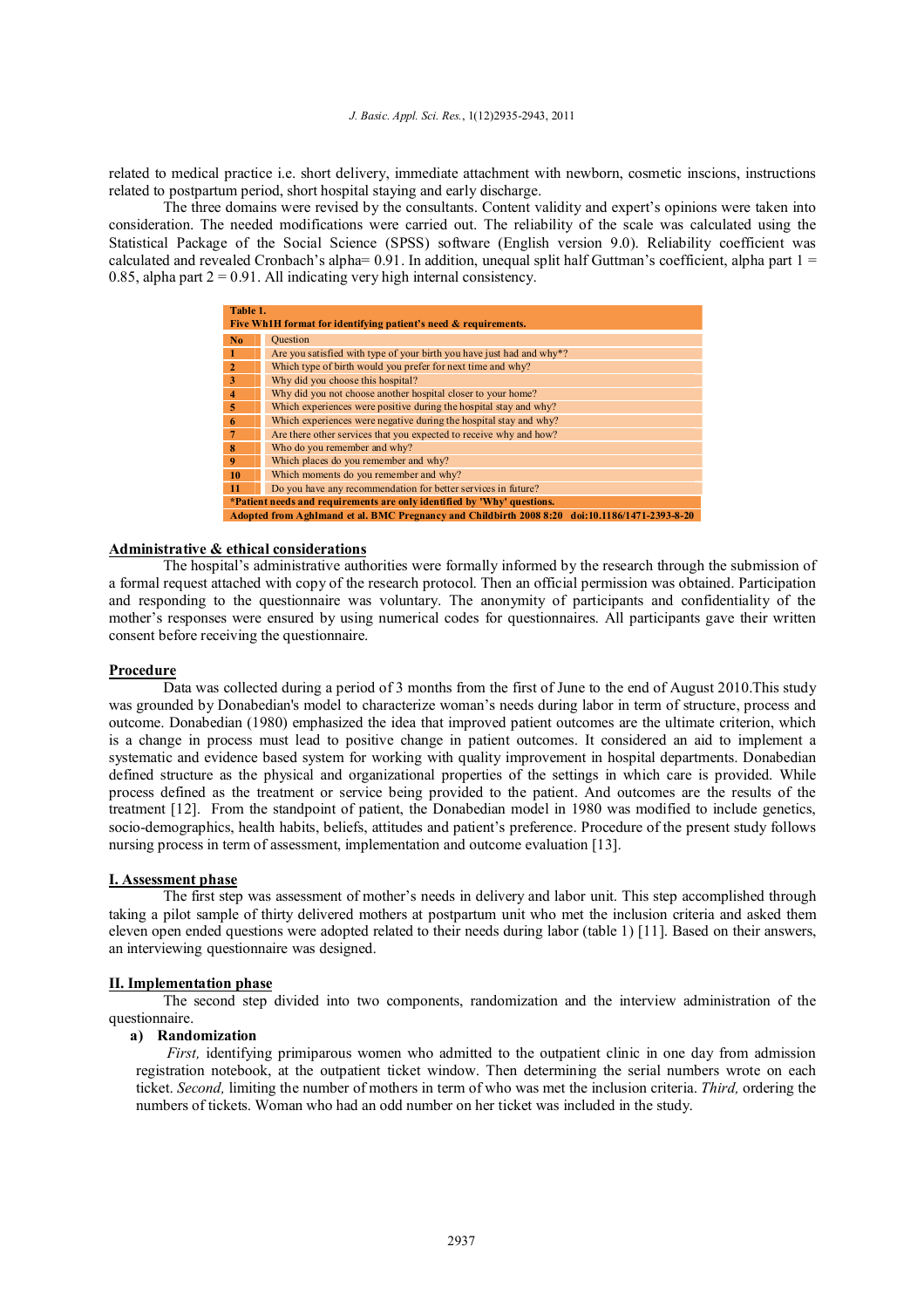#### **b) An interview administration of the questionnaire**

It took place in the antenatal clinic, three days per week and three hours per day for three months. The researcher introduced herself to the primigravida woman and clarified the aim of the study. Each questionnaire took a time between 10-15 minutes to be completed. Mothers received the questionnaire through the period of waiting their medical examination.

### **III. Outcome evaluation**

Analyzed the collected data utilizing the Statistical Package of the Social Science (SPSS) software (English version 9.0), and representing the results in form of frequency and percentage.

# **RESULTS**

Regarding sample characteristics data denoted that, all pregnant women were primigravida, nulliparas, with mean age of the  $24.52 \pm 3.47$  SD and mean gestational age of  $38.65 \pm 0.97$  SD. Most of mothers had elementary education, with moderate income and chose El Kasr Aini maternity hospital for financial causes (table 2).

# **Table 2.** Distribution of the sample by their characteristics.

| <b>Sample characteristics</b>            | $n = 400$ |               |  |  |  |
|------------------------------------------|-----------|---------------|--|--|--|
|                                          | Mean      | <b>SD</b>     |  |  |  |
| Mother's age                             | 24.52     | 3.47          |  |  |  |
| <b>Gestational</b> age                   | 38.65     | 0.97          |  |  |  |
| <b>Educational status</b>                | No.       | $\frac{0}{0}$ |  |  |  |
| <b>Read and write</b>                    | 90        | 22.3          |  |  |  |
| <b>Elementary</b>                        | 175       | 43.8          |  |  |  |
| <b>Preparatory</b>                       | 63        | 15.8          |  |  |  |
| <b>Secondary</b>                         | 45        | 11.3          |  |  |  |
| <b>College</b>                           | 27        | 6.8           |  |  |  |
| <b>Family income per month</b>           |           |               |  |  |  |
| Low: $150-200$ pounds                    | 179       | 44.8          |  |  |  |
| Moderate: 250-500 pounds                 | 181       | 45.2          |  |  |  |
| High: Up to 500 pounds                   | 40        | 10.0          |  |  |  |
| <b>Reason for choosing this hospital</b> |           |               |  |  |  |
| For medical staff's experience           | 95        | 23.8          |  |  |  |
| <b>Financial reason</b>                  | 305       | 76.2          |  |  |  |

The most important women's needs in relation to the hospital's rules were accessibility of caring medical staff and pain killer. Forty two percent of women perceived a need for female doctor to be present in delivery room. While the presence of pediatrician during delivery room was very important in case of emergency as expressed by 31.5% of mothers (table 3).

| <b>Questions Domains</b>                             | Very important          | Important    | <b>Less</b><br>important | Not sure              | Not important<br>at all |  |  |
|------------------------------------------------------|-------------------------|--------------|--------------------------|-----------------------|-------------------------|--|--|
|                                                      | $n = 400$               |              |                          |                       |                         |  |  |
| <b>Input (Hospital rules)</b>                        | (%)<br>No.              | (%)<br>No.   | (%)<br>No.               | $($ %)<br>No.         | No. $(%)$               |  |  |
| <b>Ouick admission.</b>                              | $\overline{0}$<br>(0.0) | 105(26.2)    | 211(52.8)                | $\mathbf{0}$<br>(0.0) | 84(21.0)                |  |  |
| Accessibility of female doctor in the delivery room. | 168(42.0)               | 82(20.5)     | (0.0)<br>$\theta$        | (0.0)<br>$\mathbf{0}$ | 150(37.5)               |  |  |
| <b>Accessibility of male doctor.</b>                 | 0(0.0)                  | 160(40.0)    | 72<br>(18.0)             | $\mathbf{0}$<br>(0.0) | $168$ $(42.0)$          |  |  |
| Accessibility of caring and sensitive medical staff. | 189 (47.2)              | 175(43.8)    | 36<br>(9.0)              | (0.0)<br>$\mathbf{0}$ | (0.0)<br>$\overline{0}$ |  |  |
| Presence of pediatrician during labor.               | 126(31.5)               | 84(21.0)     | (0.0)<br>$\mathbf{0}$    | 118(29.5)             | 72(18.0)                |  |  |
| Availability of pain killer.                         | 189 (47.2)              | (15.3)<br>61 | 78<br>(19.5)             | 72(18.0)              | (0.0)<br>$\mathbf{0}$   |  |  |
| <b>Ensure proper sterilization of equipment.</b>     | 147(36.7)               | 163(40.8)    | $\mathbf{0}$<br>(0.0)    | 90<br>(22.5)          | (0.0)<br>$\overline{0}$ |  |  |

Regarding women's needs in relation to activities carried by nurses in labor unit, eighty six point five percent of women reported their needs for maintaining privacy through all procedures. While 67.5% of them reported there is a need for qualified nurses offer help and demonstrate empathy. In addition, 62.5% and 82.0 % asserted that, it is very important to pay attention to the hygienic aspects in term of frequent changing of wet, unclean linen and hand washing from one patient to another respectively (table 4).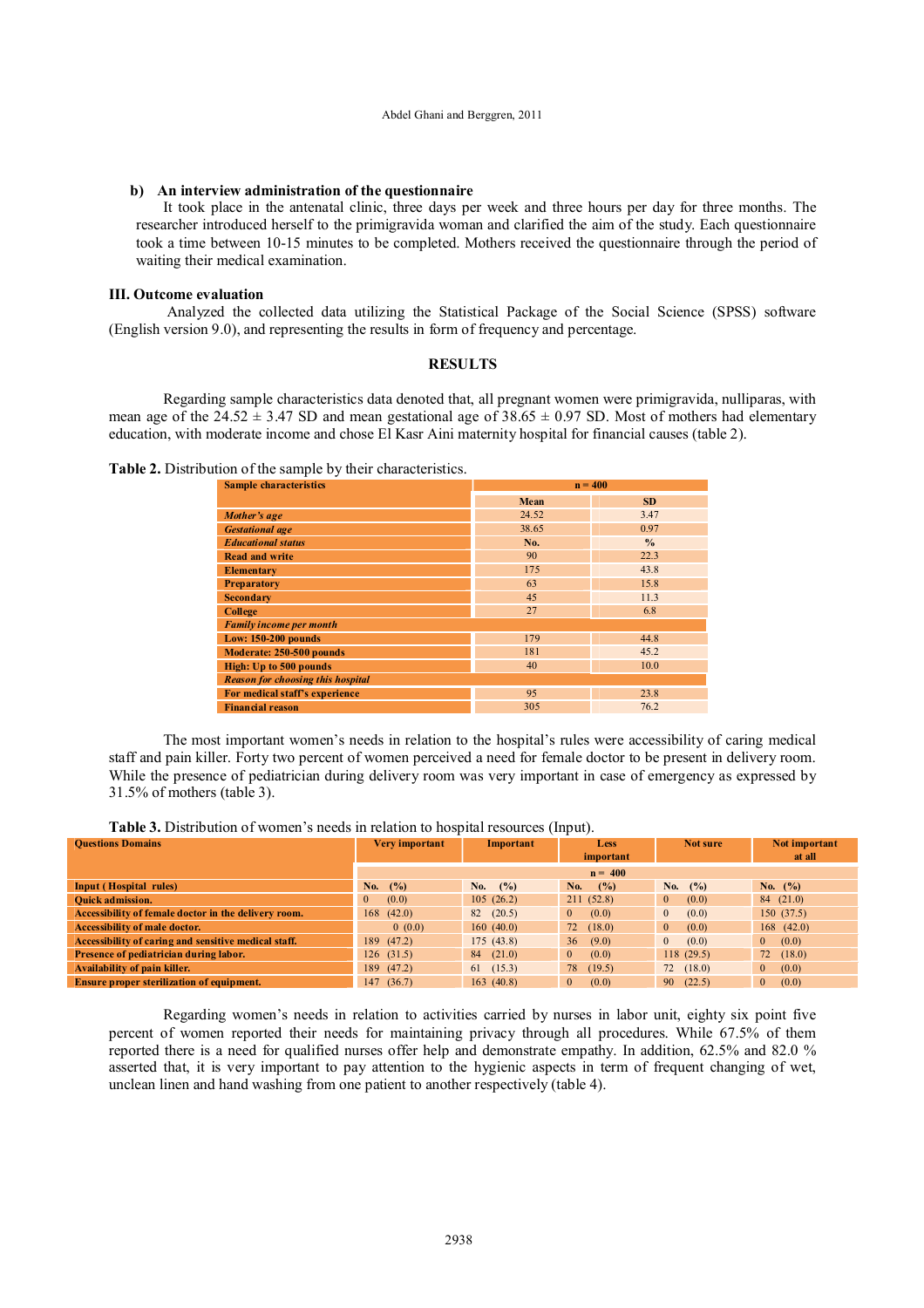#### *J. Basic. Appl. Sci. Res.*, 1(12)2935-2943, 2011

| <b>Questions Domains</b>                                          | Very important          | important               | <b>Less</b><br>important | Not sure                | Not important<br>at all |
|-------------------------------------------------------------------|-------------------------|-------------------------|--------------------------|-------------------------|-------------------------|
|                                                                   | $n = 400$               |                         |                          |                         |                         |
| <b>Process (Nursing factors)</b>                                  | (%)<br>No.              | No.<br>$($ %)           | No. $(%)$                | No. $(\%)$              | No. $(%)$               |
|                                                                   | 211(52.8)               | 189 (47.2)              | (0.0)<br>$\mathbf{0}$    | (0.0)<br>$\overline{0}$ | (0.0)<br>$\overline{0}$ |
| Frequent monitoring (maternal & fetal).                           |                         |                         |                          |                         |                         |
| Provide simple information related to any procedure or            | 105(26.2)               | 185(46.3)               | 74(18.5)                 | 36(9.0)                 | $\overline{0}$<br>(0.0) |
| examination.                                                      |                         |                         |                          |                         |                         |
| Maintaining privacy through all procedures.                       | 346 (86.5)              | 54(13.5)                | 0 (0.0)                  | $\overline{0}$<br>(0.0) | $\mathbf{0}$<br>(0.0)   |
| Providing continuous feedback related to labor progress.          | 98<br>(24.5)            | 230(57.5)               | (0.0)<br>$\mathbf{0}$    | 72(18.0)                | $\overline{0}$<br>(0.0) |
| Offering help and demonstrating empathy.                          | 270 (67.5)              | 130(32.5)               | (0.0)<br>$\overline{0}$  | $\overline{0}$<br>(0.0) | $\overline{0}$<br>(0.0) |
| Availability to ventilate and express fear and anxiety.           | 230(57.5)               | 170(42.5)               | (0.0)<br>$\overline{0}$  | $\overline{0}$<br>(0.0) | $\overline{0}$<br>(0.0) |
| Quick response to request/complains.                              | 270(67.5)               | 130(32.5)               | (0.0)<br>$\mathbf{0}$    | $\overline{0}$<br>(0.0) | $\mathbf{0}$<br>(0.0)   |
| Washing hands from patient to patient.                            | $72^{\circ}$<br>(18.0)  | 328(82.0)               | (0.0)<br>$\overline{0}$  | $\overline{0}$<br>(0.0) | (0.0)<br>$\overline{0}$ |
| Frequently changes of wet, unclean linens.                        | 250(62.5)               | (0.0)<br>$\overline{0}$ | 150(37.5)                | $\mathbf{0}$<br>(0.0)   | 0 (0.0)                 |
| Availability to move from bed and take different positions during | (0.0)<br>$\overline{0}$ | 168(42.0)               | 178(44.5)                | $\mathbf{0}$<br>(0.0)   | 54(13.5)                |
| labor.                                                            |                         |                         |                          |                         |                         |

#### **Table 4.** Distribution of women's needs in relation to activities carried in labor unit (Process).

The most important need for women in the present study was achievement of short delivery. While 31.5% women demonstrated their desire to have enough instructions related to postpartum period, newborn care and family planning (table 5).

| <b>Table 5.</b> Distribution of women's needs in relation to the desired outcome. |  |  |  |
|-----------------------------------------------------------------------------------|--|--|--|
|-----------------------------------------------------------------------------------|--|--|--|

| <b>Questions Domains</b>                                    | Very important        | important | <b>Less</b>           | Not sure   | Not important         |
|-------------------------------------------------------------|-----------------------|-----------|-----------------------|------------|-----------------------|
|                                                             |                       |           | important             |            | at all                |
|                                                             | $n = 400$             |           |                       |            |                       |
| <b>Outcome (Medical factors)</b>                            | No. $(%)$             | No. $(%)$ | No. $(%)$             | No. $(\%)$ | No. $(%)$             |
| <b>Short delivery.</b>                                      | 211(52.8)             | 189(47.2) | (0.0)<br>$\mathbf{0}$ | 0(0.0)     | (0.0)<br>$\mathbf{0}$ |
| Cosmetic inscions for episiotomy/C.S.                       | (0.0)<br>$\mathbf{0}$ | 250(62.5) | 78 (19.5)             | 0(0.0)     | 72(18.0)              |
| Immediate attachment with newborn.                          | (21.0)<br>84          | 186(46.5) | 130(32.5)             | 0(0.0)     | (0.0)<br>$\mathbf{0}$ |
| Instructions related to postpartum period, newborn care and | 126(31.5)             | 274(68.5) | 0 (0.0)               | 0(0.0)     | 0 (0.0)               |
| family planning.                                            |                       |           |                       |            |                       |
| Short hospital staying and early discharge.                 | (0.0)<br>$\mathbf{0}$ | 126(31.5) | 124(31.0)             | 0(0.0)     | 150(37.5)             |

Regarding the effect of woman's age on her feeling of satisfaction during labor, multiple regression analysis indicated that there were good correlations between woman's age and her need for keeping privacy as well as her need for health instructions after delivery. On the other hand, there were a positive predictors related to the effect of education on woman's needs for accessibility of female doctor in the delivery room, presence of pediatrician during labor, ensure proper sterilization of equipment, frequent monitoring (maternal & fetal), availability to ventilate and express fear and anxiety, short delivery, cosmetic incisions for episiotomy/ C.S, immediate attachment with newborn and instructions related to postpartum period (table 6).

#### **Table 6.** Effect age and education on woman's needs.

| <b>Dependent Variables</b>                                              | Maternal age | <b>Maternal Education</b> |              |      |
|-------------------------------------------------------------------------|--------------|---------------------------|--------------|------|
|                                                                         | $\mathbf R$  | P                         | $\mathbf{R}$ | P    |
| <b>Input (hospital factors)</b>                                         |              |                           |              |      |
| Accessibility of female doctor in the delivery room.                    | 0.020        | 0.69                      | 0.073        | 0.01 |
| <b>Accessibility of male doctor.</b>                                    | 0.008        | 0.87                      | 0.066        | 0.02 |
| Presence of pediatrician during labor.                                  | 0.017        | 0.74                      | 0.069        | 0.02 |
| <b>Availability of pain killer.</b>                                     | 0.013        | 0.80                      | 0.009        | 0.85 |
| <b>Ensure proper sterilization of equipment.</b>                        | 0.002        | 0.97                      | 0.043        | 0.04 |
| <b>PROCESS</b> (nursing factors)                                        |              |                           |              |      |
| Frequent monitoring (maternal & fetal).                                 | 0.007        | 0.89                      | 0.75         | 0.01 |
| Provide simple information related to any procedure or examination.     | 0.008        | 0.87                      | 0.040        | 0.04 |
| Maintaining privacy through all procedures.                             | 0.048        | 0.03                      | 0.029        | 0.06 |
| Providing continuous feedback related to labor progress.                | 0.008        | 0.87                      | 0.003        | 0.09 |
| Availability to ventilate and express fear and anxiety.                 | 0.011        | 0.83                      | 0.074        | 0.01 |
| Washing hands from patient to patient.                                  | 0.002        | 0.96                      | 0.029        | 0.06 |
| <b>Outcome</b> (medical factors)                                        |              |                           |              |      |
| Short delivery.                                                         | 0.007        | 0.89                      | 0.075        | 0.01 |
| Cosmetic incisions for episiotomy/ C.S.                                 | 0.013        | 0.79                      | 0.050        | 0.03 |
| Immediate attachment with newborn.                                      | 0.15         | 0.76                      | 0.050        | 0.03 |
| Instructions related to postpartum period, newborn and family planning. | 0.028        | 0.05                      | .044         | 0.04 |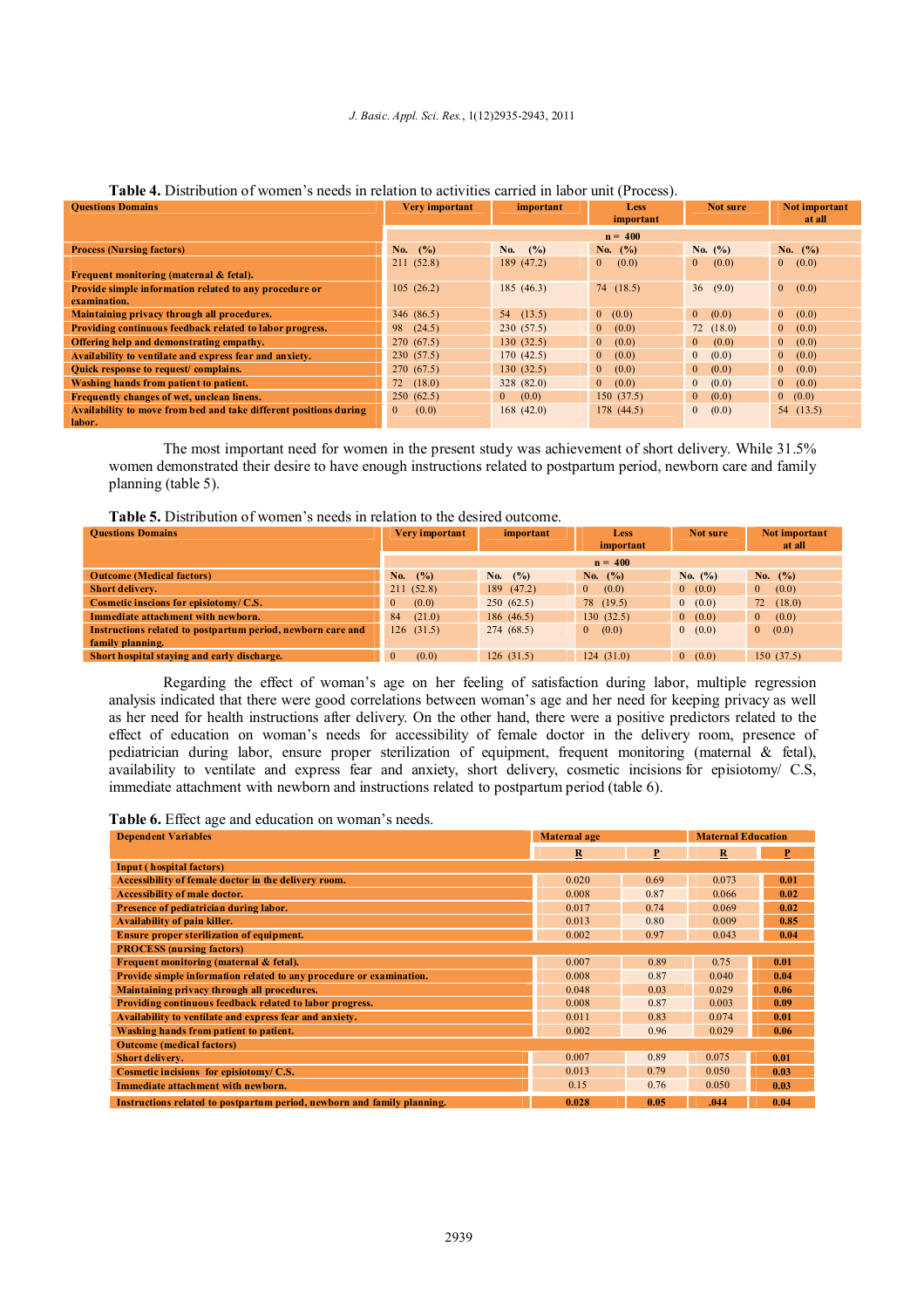# **DISCUSSION**

#### *Methodological consideration*

Data collection's tool in the present study was grounded by Donabedian model (1980). It was noticed that, the sub-items of each domain focused on woman's perception of care, her priorities and expectations toward the birth experience, which generated more subjective content (i.e. mother's opinion) than objective categories (i.e. such as facility and technical practices).

# *Results discussion*

Birth is a life changing event and the care given to women during labor has the potential to affect them both physically and emotionally in short and long term [14]. Every woman giving birth has expectations. Identifying women's expectations, wishes, needs and fears enable the health care provider (s) to work toward a common goal of a positive childbirth experience [15].

Regarding sample characteristics, women's mean age was  $24.52 \pm 3.47$  SD, they were primigravida and nullipara. We considered that these criteria were appropriate in term of the first birth experience is richest with feelings, needs and expectations. In one study, from total of 350 mothers, 66% of first time mothers needed to talk about their feeling toward birth experience [16]. In addition, the present results revealed that, most of mothers have elementary education. Although the mothers' level of education is not high, the mothers' judgment related to their needs during labor depends on their feminist nature. Another study matched our results, in which, there were no statistical relationships detected between women's attendance at antenatal classes and feelings of control during labor [17]. Further, most of women had moderate income, this may was a leading cause to select a governmental hospital as a birth place for insurance scheme that provides maternity services free of charge.

Data in the present study indicated that availability of pain killer, presence of female doctor in the delivery room, accessibility of caring medical staff and ensure proper sterilization of equipment were considered important elements of labor ward resources. The presence of a female doctor in a labor ward may decrease the sense of embarrassment and fear which parturient women may feel. The World health organization recommended that, the parturient woman should be accompanied by people with whom she feels safe and trust. Possibly doula, midwife, her partner or a friend [18]. In addition, need for pain killer may be because labor is one of the most severe forms of pain and no woman can predict what sort of pain she will have during labor or how she will cope with it. An important aspect of midwifery care is to help the laboring woman obtaining the right method of pain relief at the right time [16]. Understanding many options for pain management including non-pharmacological methods (position change, heat packs, massage, transcutanous electrical nerve stimulation and baths) as well as pharmacological methods (inhalational analgesia nitrous oxide/ oxygen gas mix and pethidine) may help minimizing any anxiety [19]. On the other hand, a systematic review of the literature on the relationship between the use of labor analgesia and maternal satisfaction concluded that, pain relief methods did not play a major role in overall maternal satisfaction with the childbirth experience [20].

The present results demonstrated that, there was a need for caring sensitive medical staff. In fact there are many factors influence a woman's care during labor, these include; staff patterns and attitudes, hospital's policies, standard procedures and expectations of those receiving care. All of which are governed by beliefs, traditions and established norms. The present results supported by another results in which, clinical expertise, emotional support and successful communication are the key indicators for quality in maternity care as viewed by postnatal women [21]. It is essential that all health care providers demonstrate mutual respect and communicate effectively [22]. Women who received continuous labor support were likely to have a slightly shorter spontaneous vaginal birth. And they were less likely to have intrapartum analgesics or to report dissatisfaction with their childbirth experiences [23].

Besides, women's needs during active labor varied to include; maintaining privacy, frequent maternal and fetal monitoring, free movement and positioning, hygienic care, presence of empathetic nurses and availability to express feeling of anxiety. Women receive caring behavior when providers respond to their needs promptly, provide reassurance and information during labor and birth [24]. In Egypt, nurses in governmental hospitals suffer from shortage of registered nurses in one shift, stressors from doctor's orders, the large numbers of admission per day, low salaries compared to the amount of responsibilities required from them, inflexible working schedules in addition to lack of supplies, all enforce them to provide the essential routine care in a stressful manner that threaten quality of care. Our interpretation matched with another study which assessed mothers' satisfaction during labor and concluded that, the domains of emotional support, hand wash and assessment of vital signs were the lowest scores [1]. Nurses spend relatively small amounts of time providing supportive care for women in labor [25]. Most of nurses have relied on tradition, experience, and the advice of colleagues to direct their nursing practice. These alone cannot ensure that their patients are getting the best care [14].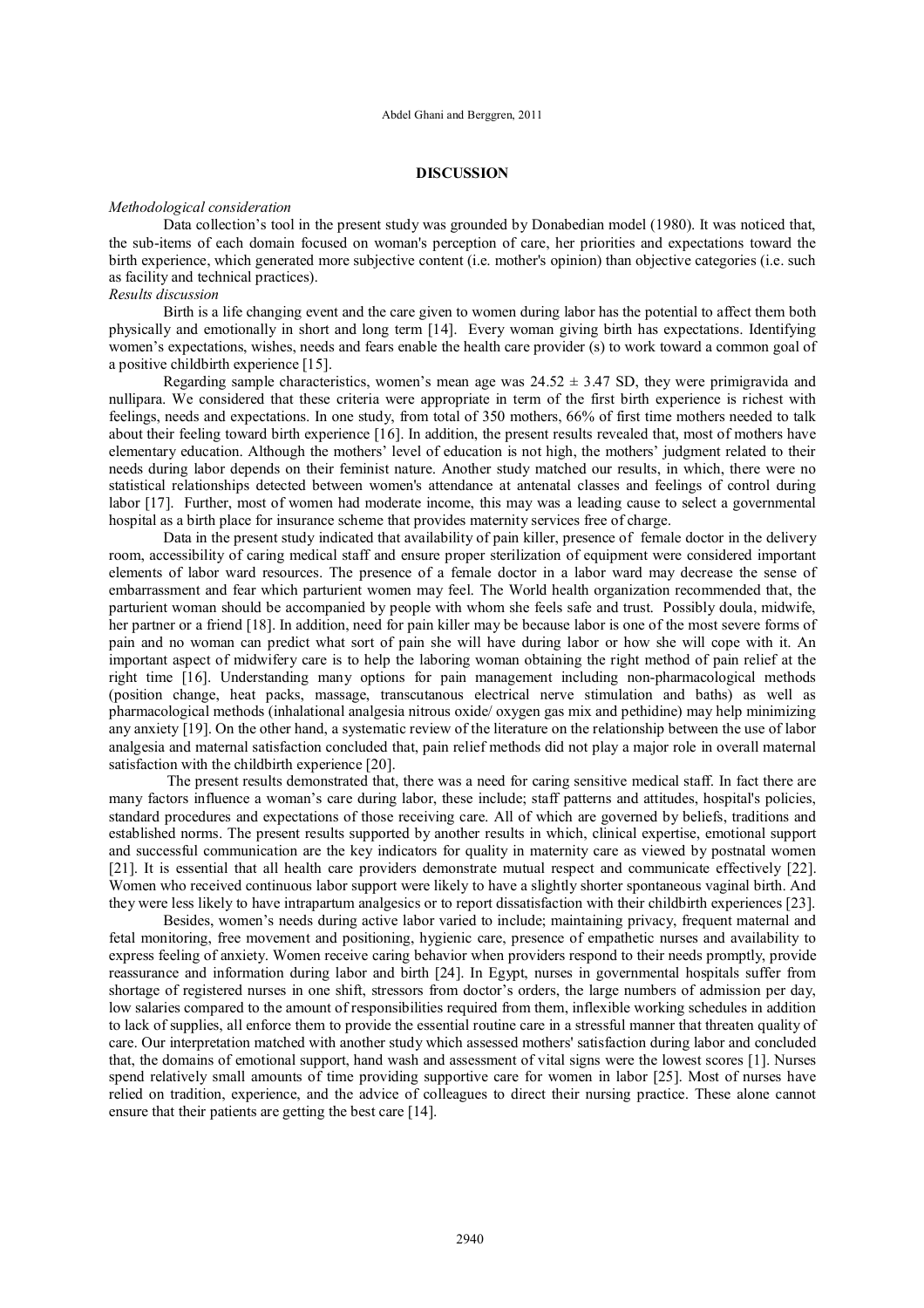#### *J. Basic. Appl. Sci. Res.*, 1(12)2935-2943, 2011

Regarding the need of keeping privacy in the present study, it may be referred to large numbers of trainers from medical and nursing students those may interfere with keeping woman's privacy. Carrying out patients' examinations by medical personnel in the presence of other people (especially other patients) is an alarming practice [26]. Such practices represent a violation of the patient's right to protect their own dignity and intimacy [27]. So it is better to create labor and delivery rooms of home like environments where women can give birth in the same room [26]. While restriction in movement and mobility may increase woman's sensation of tension and discomfort. Sometimes it is hard to move in labor room due to routine procedures such as continuous monitoring of the baby's heart rate and intravenous lines. Moving freely in the labor room improve a woman's sense of control, decreases the need for pain medications, reduce the length of labor and does not exist that such activity could be harmful to the fetus or to the mother [28].

Furthermore, short delivery, immediate attachment with newborn, instructions related to postpartum period and having a cosmetic episiotomy or cesarean section incision were the desired outcomes. Early skin to skin contact between the mother and her infant after delivery assists in the adaptation of the newborn in term of temperature control and mother infant bonding [29]. In fact, midwifes need further training in order to provide the necessary postpartum counseling. Without some form of education from health professionals or childbirth educators, women have to rely on media, family and friends for information which may not help in forming realistic expectations [30].

Finally, age and education were the most important factors affect on women's choices during labor. It has been shown that, woman's age had a little effect on her needs, but the needs priorities might be attributed to the influence of cultural differences, the individuals' different attitude to labor and educational achievements. Another study reported that, age, level of educations, social level, previous experiences gained from friends, family and media, all factors might affect woman's needs during labor. And whenever increasing level of awareness, reaching level of satisfaction will be more difficult [31].

### **Implications for practice**

The importance of acknowledging the parturient women's' own perceptions of their needs in the labor ward must be highlighted. Every woman regardless of their healthcare plan has the right to a dignified and respectful care. Woman must be informed about suggested healthcare actions and must have the right to express her desires. Further, the healthcare providers must also support and assist this moment which is of greatest importance woman's life. Women did not focus on the model of care, but instead on the content of the care provided [32]. Presenting proposals of change in the practices in labor ward might take the women's rights to a safe and pleasurable birth experience into account. This knowledge may therefore be crucial step towards improving clinical practice.

# **Conclusion**

Despite good general coverage of labor care among women, there were clear variations in the type of management given to them or needed by them. This study confirms that different factors predict the multidimensionality of childbirth satisfaction.

### **Recommendations**

Based on the results of this study, the following recommendations could be considered; 1) offers all birthing mothers' unrestricted access to labor support and professional midwifery care, 2) redesign care based on the selected evidence based recommendations and women's views, 3) the nurse to patient ratios should be suitable in order to improve patient care, and 4) more studies will be needed in order to examine work environment that threat medical/ nursing practice in maternity hospitals.

### **Acknowledgement**

We wish to sincerely thank the support of all the colleagues in El Kasr Aini, Maternity Hospital. Furthermore, special thanks directed to all mothers who wholeheartedly and actively assisted the researchers to carry out this research.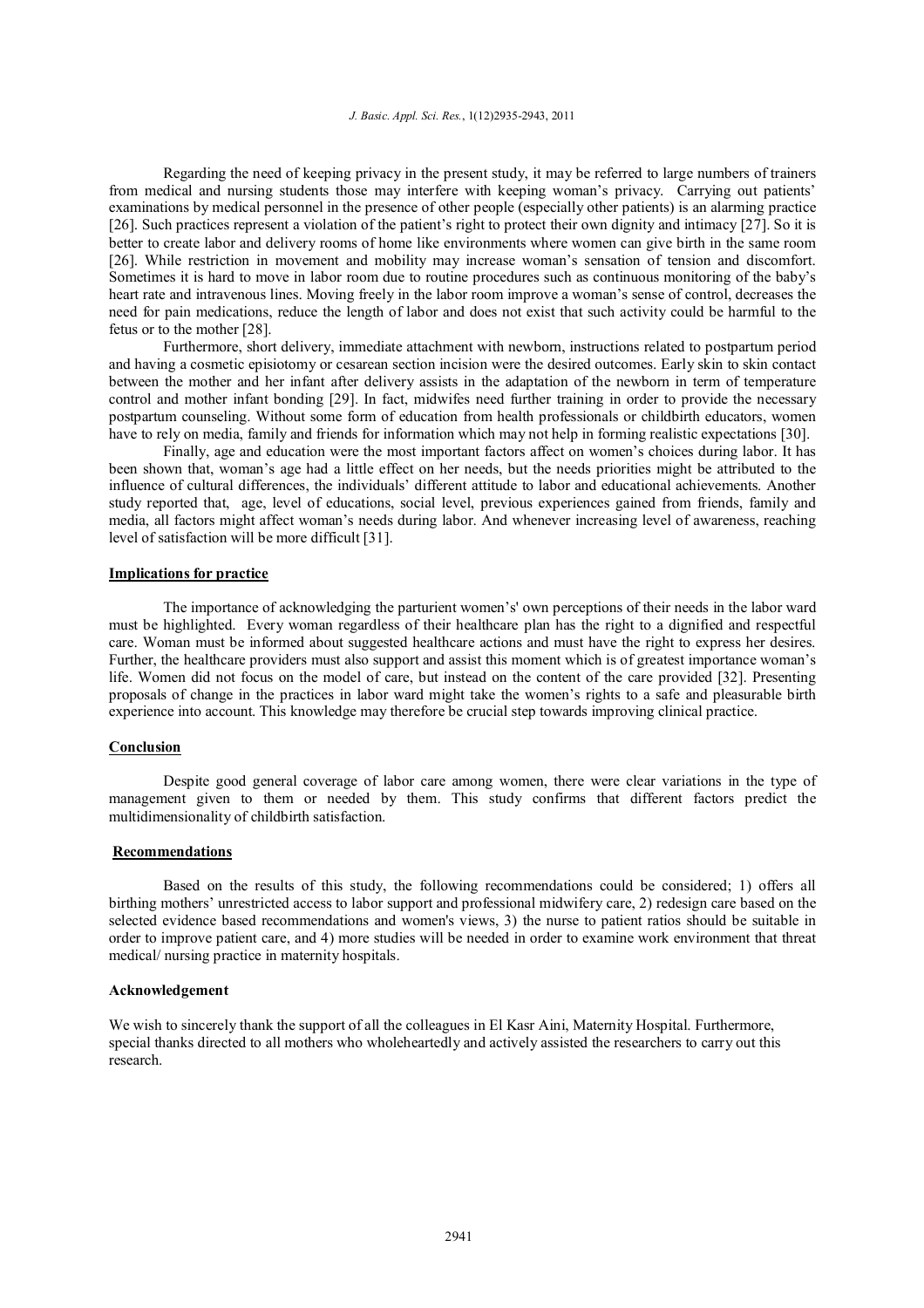#### **REFRENCES**

- 1. Simbar, M., F. Ghafari, S., T. Zahrani and H., A. Majd, 2009. Assessment of quality of midwifery care in labor and delivery wards of selected Kordestan Medical Science University hospitals. *International Journal of Health Care Quality Assurance,* 22(3):266-277.
- 2. King J. F. 2005. A short history of evidence-based obstetric care**.** *Best Practice Research Clinical Obstetrics & Gynaecology*, 19 (1):3-14.
- 3. Ronsmans, C. 2001. What is the evidence for the role of audits to improve the quality of obstetric care? *Stud. HSO.*, 17:207-228.
- 4. Stevens, K., R. 2001. An introduction to evidence-based practice. *Newborn Infant Nursing. Review.* 1:6-10.
- 5. Porter, O., T. 2005. A new age for practice: Creating the framework for evidence. *In: Introduction to evidence-based practice in nursing and health care,* 1-30.
- 6. Sanares, D., C. and D., A. Heliker, 2005. framework for nursing clinical inquiry: pathway toward evidencebased nursing practice. *In; Introduction to evidence-based practice in nursing and health care*, 31-64.
- 7. Chaillet, N. and A. Dumont, 2007. Evidence-based strategies for reducing cesarean section rates: A metaanalysis. *Birth,* 34(1):53-64.
- 8. Iacobucci, D., A. Ostrom and K. Grayson, 1995. Distinguishing service quality and customer satisfaction. *Journal of Consulting & clinical Psychol*ogy, 4:277-303.
- 9. Sakala, C., and M., P. Corry, 2001. What is evidence-based health care? *Journal of Midwifery Women Health*, 46:127-128.
- 10. Cherine, M., K. Khalil, N. Hassanein, H. Sholkamy, M. Breebaart and A. Elnoury, 2004. Management of the third stage of labor in an Egyptian teaching hospital. *International Journal of Gynaecology & Obstetrics*, 87(1): 54–58.
- 11. Aghlmand, S., F. Akbari, A. Lameei, k. Mohammad, R. Small and M. Arab, 2008. Developing evidencebased maternity care in Iran: A quality improvement study. *Biomedical central pregnancy and childbirth,* 8:20doi:10.1186/1471-2393-8-20.
- 12. Donabedian, A. 1980. Explorations in quality assessment and monitoring: The definition of quality and approaches to its assessment. Ann Arbor, MI: Health Administration Press.
- 13. Coyle, Y., M. and J. B. Battles, 1999. Using antecedents of medical care to develop valid quality of care measures. *Journal of Quality Health Care*, Feb (I):5-11.
- 14. Lyndon, A. 2010. Skilful anticipation: maternity nurses' perspectives on maintaining safety. *Qual Saf Health Care*, Feb 8.
- 15. Goldbort, J., G. 2009. Women's lived experience of their unexpected birthing process. *MCN, the American Journal of Maternal/Child Nursing,* 34, 1. 57 – 62.
- 16. Declercq, E., R., C. Sakala and M. P. Corry, 2002. Listening to mothers: Report of the first national U.S. Survey of women's childbearing experiences. New York: Maternity Center Association/Harris Interactive Inc. *Newborn Infant Nursing*. Review, 1:6-10.
- 17. Cheung, W. and W. Yim, 2007. Maternal anxiety and feelings of control during labor: A study of Chinese first-time pregnant women. *Midwifery*, 123-130.
- 18. World Health Organization, 1996. *C*are in normal birth: a practical guide (Maternal and Newborn Health/Safe Motherhood Unit). Geneva: WHO.
- 19. Lowe, N., K., 2002. The nature of labor pain. *American Journal of Obstetrics & Gynecology*; 186 (Suppl. 5):S16-24.
- 20. Hodnett, E., D., N., K. Lowe, M. E. Hannah, A. R. Willan, B. Stevens and J. A. Weston et al.2002. Effectiveness of nurses as providers of birth labor support in North American hospitals: A randomized controlled trial. *Journal of the American Medical Association*, 288:1373-81.